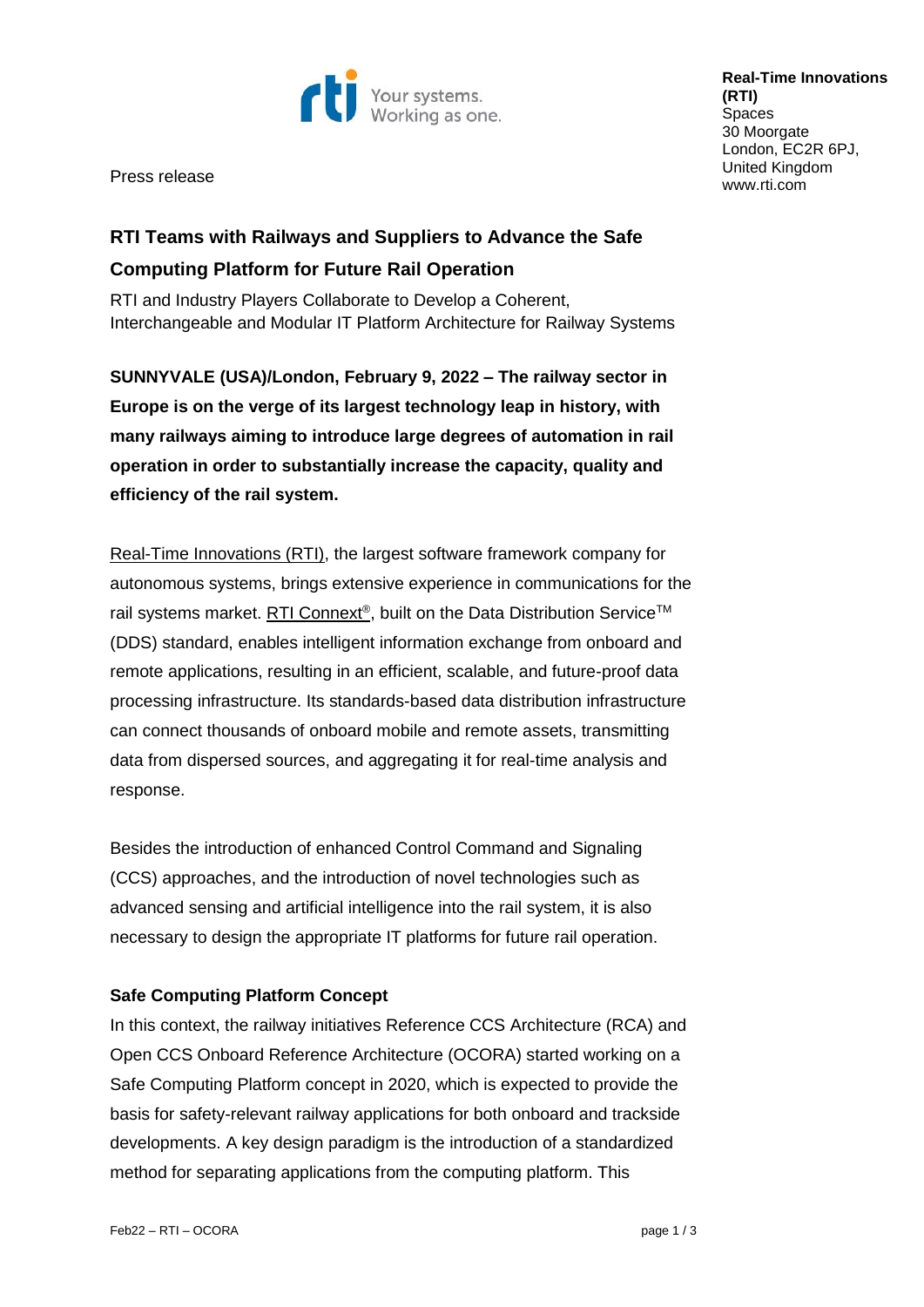decouples domains with very distinct life cycles and leverages advances in the IT sector, while still leaving room for vendor differentiation on the detailed computing platform implementation.

To take this work to the next stage, the railways and industry players DB Netz AG, duagon AG, Nederlandse Spoorwegen, Real-Time Innovations (RTI), SBB, Siemens Mobility GmbH, SNCF Voyageurs, SNCF Reseau, SYSGO GmbH, Thales and Wind River have now teamed up to jointly develop a first version of the possible Application Programming Interface (API) between railway applications and the Safe Computing Platform. The work is expected to be published in Spring 2022 through RCA and OCORA to serve as a basis for prototyping Safe Computing Platform implementations.

Among its contributions, RTI will focus on a safe and reliable communication architecture and API definition between railway applications and the Safe Computing Platform (SCP).

#### **Quote**

"There's a natural fit in creating a future-proof architecture between DDS and the RCA/OCORA Safe Computing Platform initiative. RTI Connext has pioneered safety-certified, data-centric communications based on the DDS standard across the transportation sector - automotive, aviation, marine and rail - and we look forward to expanding this work to benefit next-generation railway implementations," says Mark Hary, Market Development Director, New Markets, RTI.

#### **Webinar**

To learn more, please join RTI and SYSGO on March 15 for a webinar and demonstration on Modernizing Rail Systems for Interoperability, Scalability and Safety. Register at:<https://bit.ly/3AZrzAz>